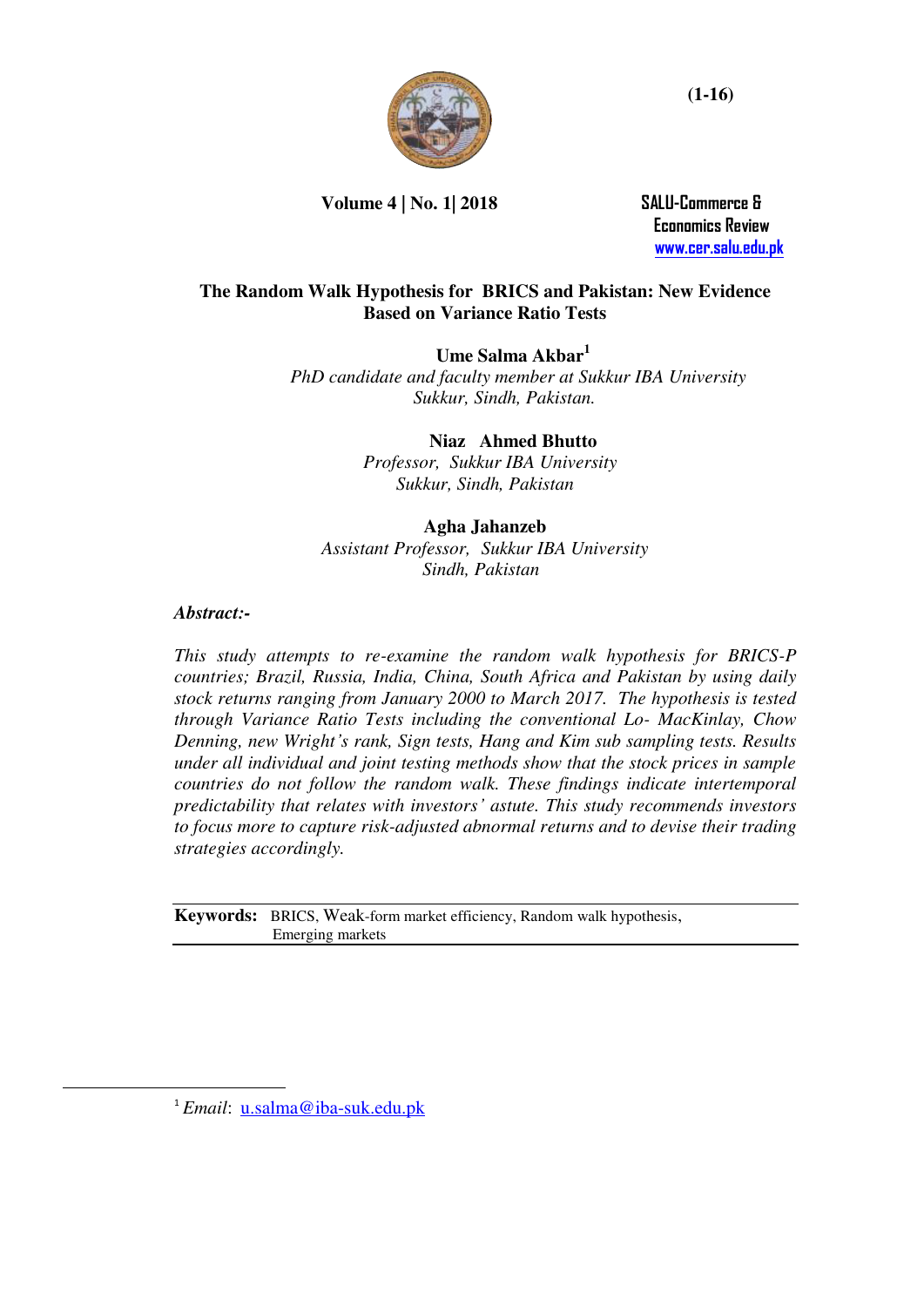# **1. Introduction"**

Market efficiency has remained an extensively tested area for about a half century; when the price doesn't change due to any revealing information the market would be called efficient (Malkiel & Fama, 1970). Literature holds three different efficiencies; allocation efficiency, operational efficiency and informational efficiency. The later one is being addressed in this study on "Brazil, Russia, India, China, South Africa (BRICS)" and Pakistan. The sample countries are recognised as emerging and developing economies, newly industrialised and politically powerful at the global level. BRICS countries are the members of G-20. For the crucial role in world's economy, BRICS countries were very first coined by Sachs (2001) later on in a following paper Sachs (2003) attempted to figure out the future of world over the period of next 50 years in that same paper it is predicted that in the next 40 years the contribution of BRICS in world economy will be higher than the group of six current prominent countries (USA, Italy, Japan, UK, France and Germany). In this study, we add Pakistan along with BRICS, it holds two-folded reason, first in line with sample countries Pakistan is also emerging market and is regarded as one of the best stock markets of the world. Second, the principal member of BRICS, China has recently started C-PEC: China Pakistan Economic Corridor in Pakistan that can mutually push economies of both countries up.

This study attempts to find out the market efficiency in indices of mega players - BRICS-P, an area of keen interest for many researchers globally. Many researchers have been attracted to develop and test stock pricing behaviours' models. Those behaviours were notified as a fair game pattern at the start of last century that led to random walk hypothesis which states stock prices are unpredictable (Bachelier, 1900). The hypothesis was explored and studied by a couple of the researchers up to 1930's, further in 1960's that remained intensively debated topic. Currently, it is being explained by the Efficient Market Hypothesis (Fama, 1965) market efficiency is further classified in three levels; a weak form of efficiency, Semi-Strong efficiency and Strong Form of market efficiency based on the stock prices reflection of market information (Malkiel & Fama, 1970).

The random walk hypothesis is often linked with a weak form of market efficiency, where future changes in prices are independent of past price changes (Nalın & Güler, 2015). Besides, if markets are efficient by holding the random walk hypothesis, then stock prices will be a fair representation of intrinsic value or fundamental value estimates (Fama, 1995). To capture the random walk behaviour, various methodologies have been used around the globe. Wu (1996), and Laurence, Cai, and Qian (1997) employed serial correlation to come across with EMH, while Groenewold, Tang, and Wu (2003) applied unit root test method.

However, both of the methodologies were stated less powerful than earlier method of the Variance Ratio [VR] tests by Lo & Mac Kinlay, (1989). However, multiple VR tests were preferred over individual VR test. The random walk hypothesis is generally tested for several holding periods (k), where null hypothesis rejection is due to the rejection of some k values. Moreover, Chow and Denning (1993) emphasise the avoidance of size distortion problem via the employment of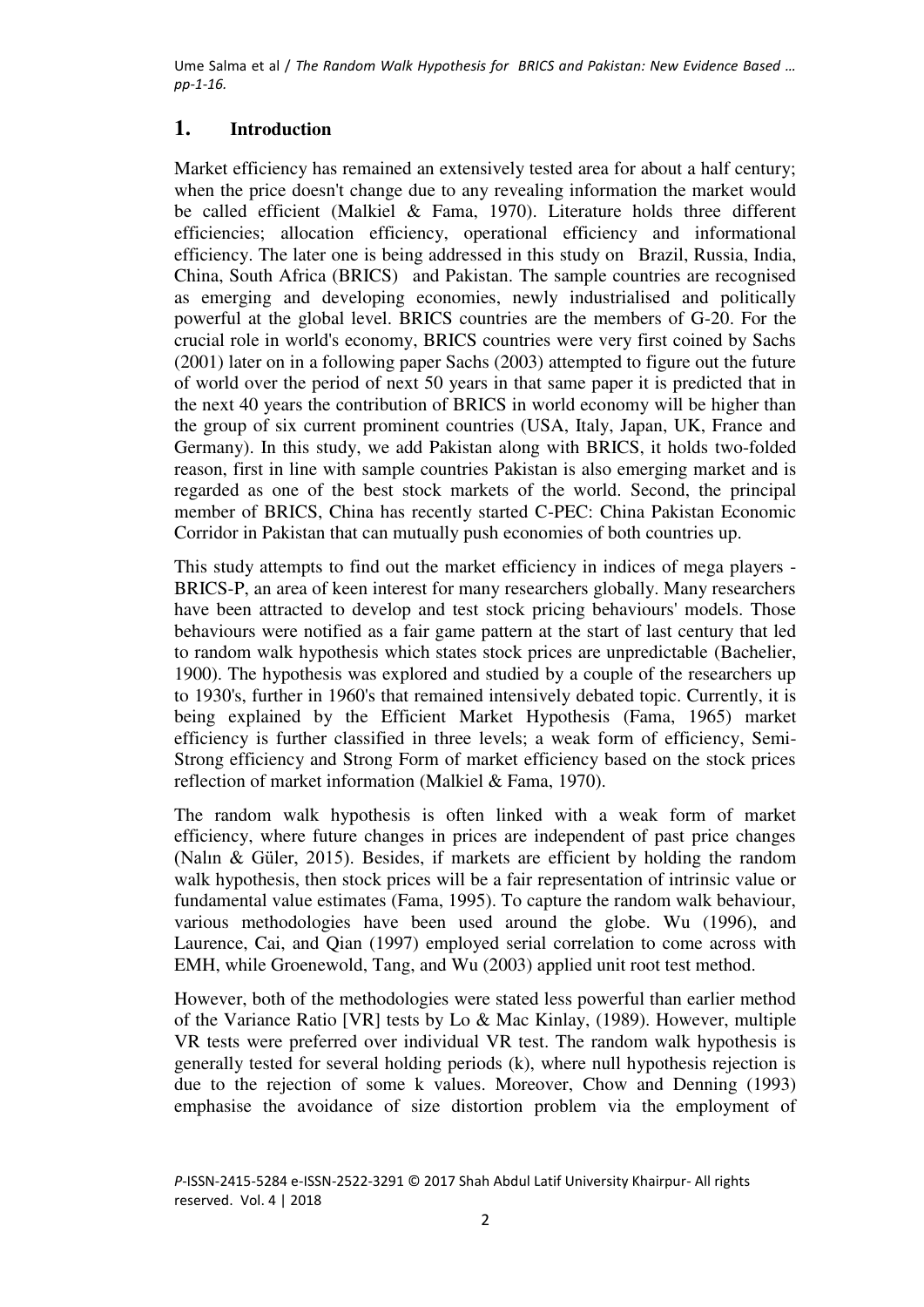sequential procedure of multiple Variance ratio tests. Still, a significant issue of asymptotic approximations for finite sample lead towards biased and misleading statistical inference with individual or multiple variance ratio tests linger. In last decade the studies of Whang and Kim (2003), three years late study of Kim (2006) recommended two alternatives; one the sub sampling technique while other addresses wild bootstrap of Chow Denning test as those does not dependent on asymptotic approximations.

This study contributes to the literature by re-investigating market efficiency via variance ratio test on BRICS countries and Pakistani stock market data.

Rest of the study is classified in a following way. Section II reviews the literature and covers previous research work; Section III goes over the data description and variable measurements. Section IV reports the methodology along with empirical results. Section V finally, draws the concluding remarks.

## **2. Literature Review**

Financial literature holds a substantial number of studies regarding random walk hypothesis and market efficiency, where emerging countries and developed countries remain a focus for researchers around the globe. The 19th century and early 2000's studies of Fama (1965), Samuelson (1965), Fama (1970), Black (1971), Summers (1986), Borges (2010) were conducted to find out the market efficiency at weak or semi-strong level, but the results were unconvincing. While, Appiah-Kusi and Menyah (2003) and Hall, Urga, and Zalewska-Mitura (1998) find both weak and semi-strong levels of efficiency in their studies. On the other hand, Lo and Mac Kinlay (1988) and Jarrett and Kyper (2006) found the inefficient stock market in their respective studies.

## *Market Efficiency in Developing Markets*

A couple of methodologies were employed by several researchers in the pursuit of market efficiency across the globe, where Butler and Malaikah (1992) found Saudi' stock market inefficient while Kuwait stock market found efficient by using the autocorrelation method. Russian markets firstly evaluated inefficient and then efficient with the gap of two years by GARCH model to capture the time-varying trends by Hall *et al.*, (1998). An excellent study of Appiah-Kusi & Menyah, (2003) took weekly data of 11 African countries stock indices using E-GARCH model and come with a conclusion where 5 out of 11 African indexes hold the weak form of market efficiency and rest were reported inefficient in the study.

Further, Cooray and Wickremasinghe (2007) explored the weak form of efficiency for four Asian countries including; Pakistan, India, Sri Lanka and Bangladesh through unit roots tests; the study confirmed weak form of efficiency for all three countries other than Bangladesh. Furthermore as per Lim, Habibullah, and Hinich (2009) Chinese market experience a weak form of efficiency.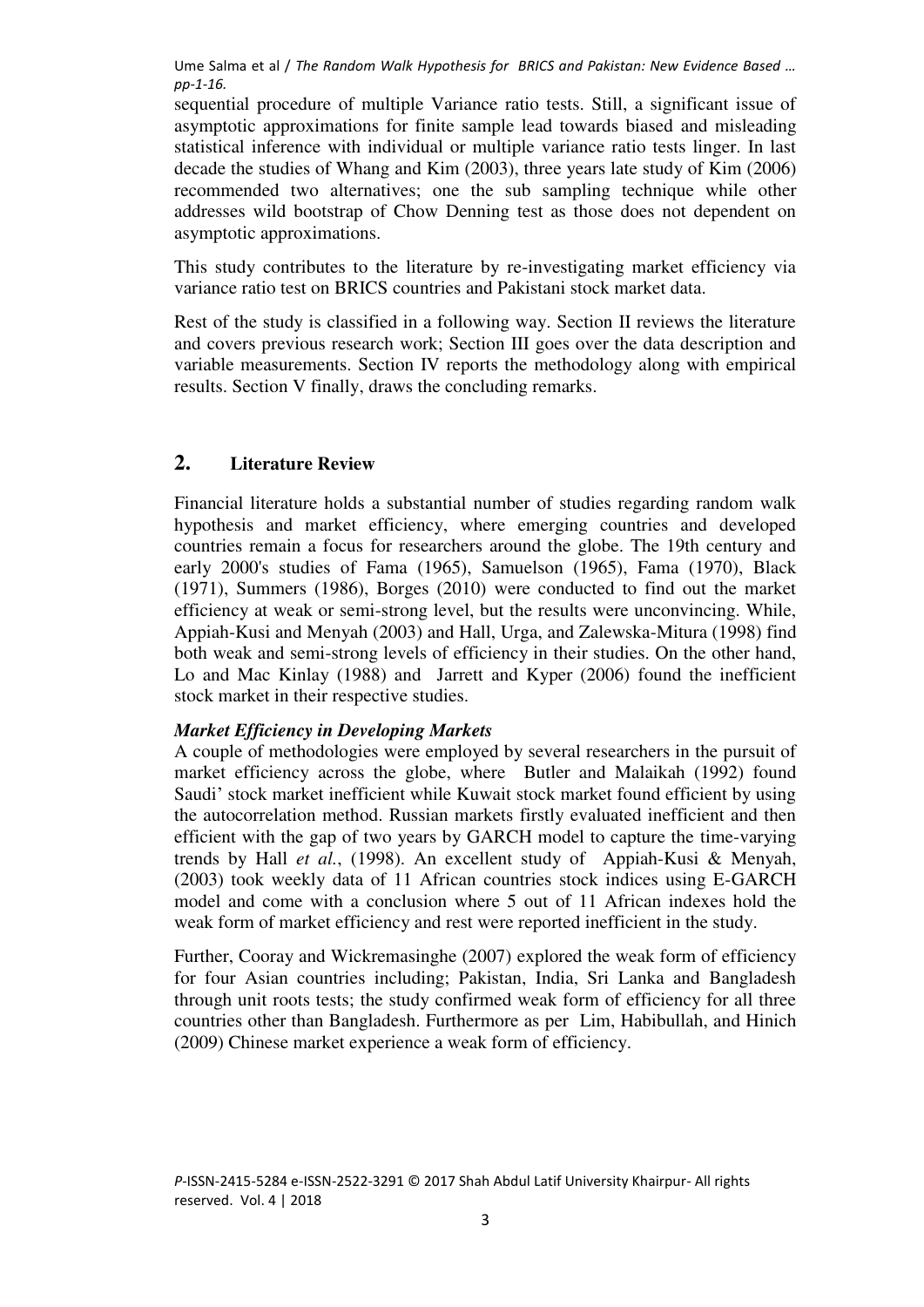# *Market Efficiency in Developed Markets*

Developing countries majorly put up with the weak form of market efficiency the study of Narayan and Smyth (2004) conducted through unit root test on the South Korean stock market is one of those shreds of evidence. During same year Worthington and Higgs (2004) did a thorough study of twenty European countries by utilizing multiple testing methods consisting of runs test, unit root ADF test, serial correlation and variance ratio test, results demonstrate five countries Sweden, Ireland, UK, Portugal and Germany support random walk in their respective indices, while the markets of Spain, Norway, Netherland along with France and Finland meet the random walk requirements up to slight level moreover, rest of the countries did not hold random walk in their stock markets.

More Borges (2010) examined market efficiency by means of serial correlation test, unit root test and variance ratio tests on five European countries embracing Germany, United Kingdom, France, Spain, Greece and Portugal, by using monthly and daily data, where no market efficiency found in Portugal, United Kingdom, Greece and France. While Germany and Spain stand with the weak form of efficiency.

## *Market Efficiency in BRIC Markets*

Minimal number of studies has been conducted on BRIC countries yet, Chong, Cheng, and Wong (2010) inspected BRIC indices by means of diverse tests including Simple Moving Average, Momentum, Relative Strength Index and Moving Average Convergence Divergence," where Brazilian market came across as most efficient index than rest of the BRIC stock markets.

Further Mobarek and Fiorante (2014) examined BRIC markets by daily stock prices using bias-free statistical technique covering 15 years sample period inclusive of subprime crises and came up with the conclusion that these markets are fairly weak form efficient."

A detailed study of Hoque (2007) employed all VR tests where the sample consists of emerging countries other than BRICS-P. Another study of Nalın and Güler (2015) explored BRIC countries and Turkey by using Unit Root Analysis, Granger Causality test and monthly data. The results indicate the weak form of efficiency.

## *The need for re-structuring the phenomenon*

Both random walk hypothesis and BRIC countries explored by number of studies under number of methodologies, however, none of the previous studies has incorporated all conventional individual Lo and MacKinlay (1989) Test, Test, Wright (2000) and multiple VR- Chow And Denning (1993) Test, Whang And Kim (2003) Test and Kim (2006) Test) on BRICS- P sample. The power transformed statistics inclusive sub sampling and bootstrapping methods and own sampling rank and sign tests have been evolved and modified over nineteen years' (1989- 2006) further this paper reviews the recent developments for testing random walk and martingale hypothesis through variance ratio tests. Here we present a platform for the restructuring of recent VR tests advancements on improving data sets of BRICS-P countries.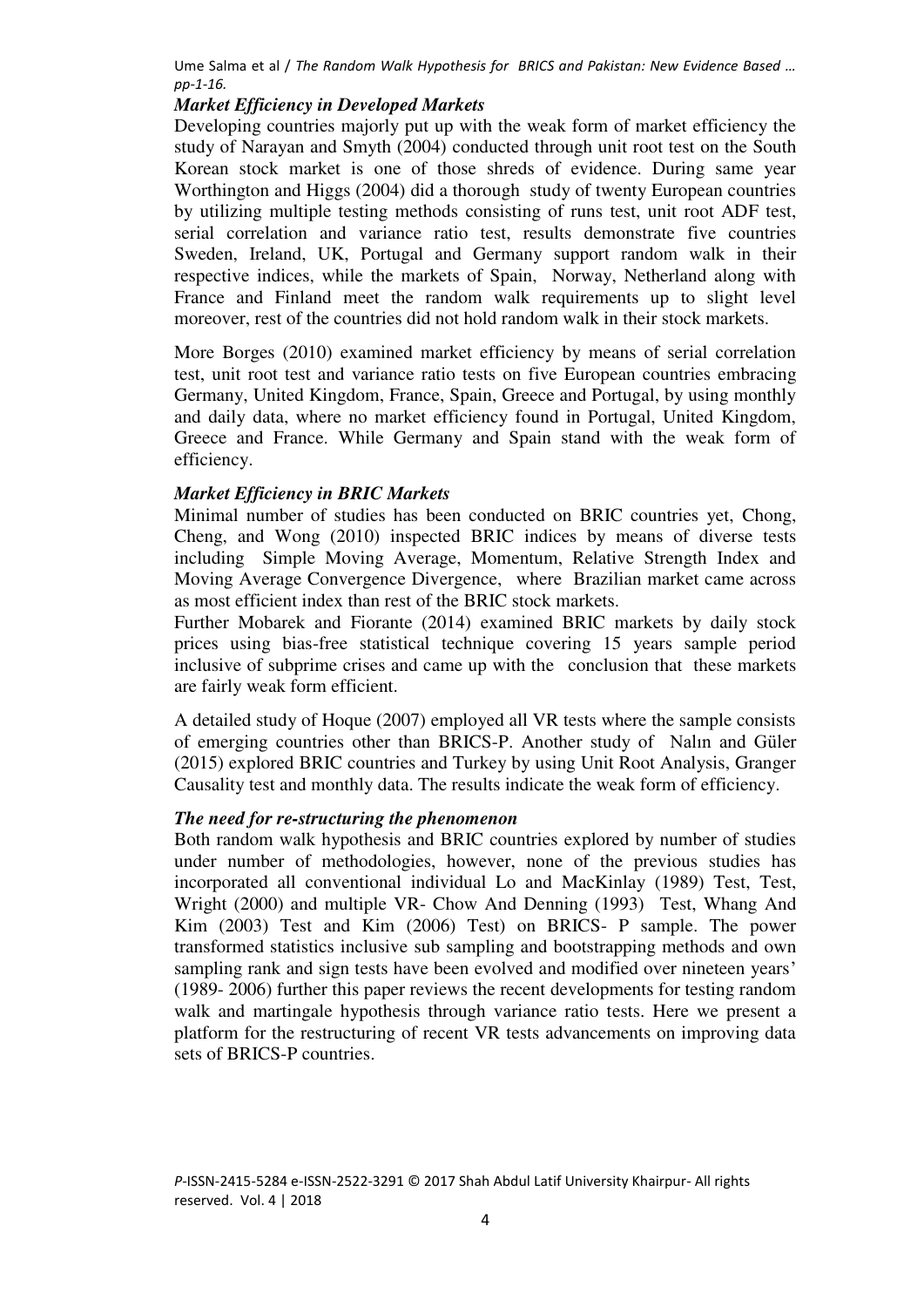# **3. Data and Methodology**

In search of market efficiency for BRICS countries and Pakistan, we get data of six countries stock exchanges; Boverspa Insex, RTS Index, BSE (Sensex) 30 Sensitive, [Shenzhen SE Composite SUB, FTSE/JSE index a](https://en.wikipedia.org/wiki/Shanghai_Stock_Exchange)nd PSX 100 index respectively for Brazil, Russia, India, China, South Africa and Pakistan Indices. Data has been obtained from Bloomberg database, covering the period of January 2000 to March 2017. The criterion for choosing that sample is based on the availability of data for all indices taken into the sample.

We calculate stock returns by taking the first difference in the log of stock returns Rt= (log  $\left(\frac{P_t}{P_{t-1}}\right)$ ) where Pt denotes the current stock price and  $P_{t-1}$  represents the last price in the index at time t, and  $Rt$  stands for the first difference of the log price. The log difference is calculated by following the methodology of (Chakravarty, Sarkar, & Wu, 1998).

| <b>Countries</b> | <b>Index</b>              | <b>Founded</b> | From     | T <sub>0</sub> |
|------------------|---------------------------|----------------|----------|----------------|
| <b>Brazil</b>    | Brazil Boverspa           | 1895           | 1/1/2000 | 30/3/2017      |
| India            | BSE (Sensex) 30 Sensitive | 1875           | 1/1/2000 | 30/3/2017      |
| Russia           | RTS Index                 | 1995           | 1/1/2000 | 30/3/2017      |
| China            | Shenzhen SE Composite SUB | 1990           | 1/1/2000 | 30/3/2017      |
| South<br>Africa  | FTSE/JSE Africa           | 1887           | 1/1/2000 | 30/3/2017      |
| Pakistan         | <b>PSX 100</b>            | 1991           | 1/1/2000 | 30/3/2017      |

**Table 1 Stock Market Indices of BRICS- P and Their Sample Periods** 

#### **Figure 1 to 6**

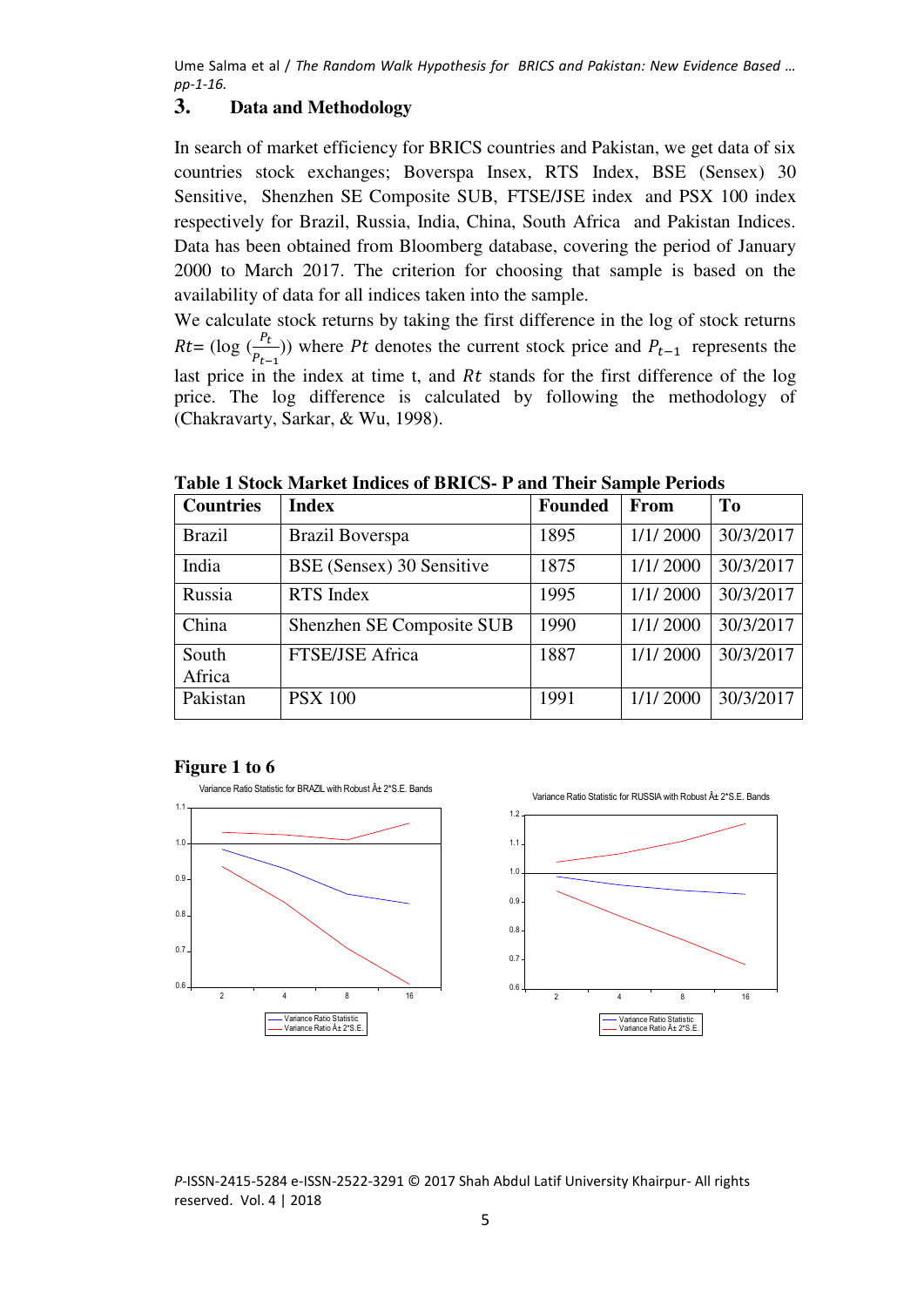









#### **3.1 The Variance Ratios Tests**

Market efficiency is widely being tested via variance ratio test after the robust contribution of Lo & MacKinlay, (1989). We are following the methodology of Charles and Darne (2009) in this study. While testing The Random walk hypothesis under the variance ratio test, the variance is assumed to be linear in all sampling intervals (Charles & Darné, 2009) for example the sample variance of nperiod return is n- times the sample variance of one period return. Further, the variance ratio at n  $\log$  is the ratio between  $(1/n)$  the of n- period return to the variance of the one period return" therefore the variance ratio for the random walk should be equal to 1 for all of the values of n.

$$
VR(x;n) = \left\{ (Tn)^{-1} \sum_{t=n}^{T} (x_t + ... + x_t - n + 1 - n^2 \mu)^2 \right\} \div \left\{ T^{-1} \sum_{t=1}^{T} (x_t - \hat{u})^2 \right\} \tag{1}
$$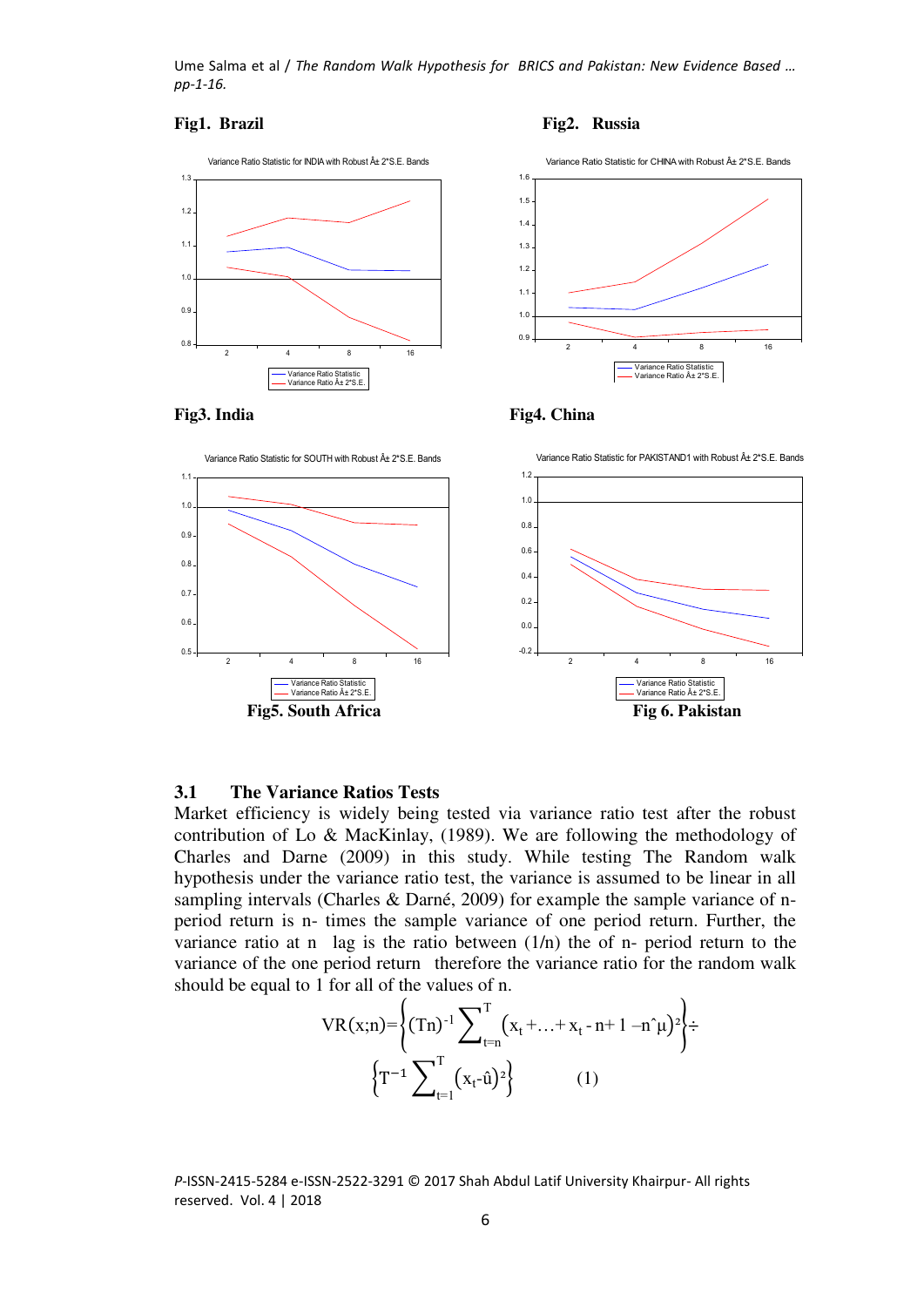Here  $x_t$  is the stock return at time  $t = 1$  .... T further  $x_t$  is considered as an insight of stochastic process following a martingale difference sequence. Where  $x_t$ 's are serially uncorrelated except the conditional or unconditional heteroscedasticity is being allowed there.

As per methodology of Wright (2000) the statistics of variance ratio will be written like  $t=1$   $x_t$ . Variance ratio represented as  $V(n)$  that estimates an unknown population, it is the ratio of 1/n times n- period return variance to the variance of 1 period return. So the value of  $VR(x;n)$  must be equal to the summation of all horizons of n if the stock returns are following random walk otherwise if the summation is less than one or greater than one of all horizon that indicate a negative and positive serial correlation respectively. More the negative serial correlation denotes the mean- reversion while the mean- aversion is the result of positive serial correlation.

#### **3.2 Lo and MacKinlay' (1989) Test**

 Lo and MacKinlay (1988) are referred as individual variance ratio tests. Which recommend an asymptotic distribution of  $VR(x; k)$ , where under the assumption of conditional heteroscedasticity the n is being considered fixed and T equals to  $\infty$ . Additionally, the null hypothesis under the conditional heteroscedasticity demands  $V(k) = 1$ , and the test statistics  $M(x; k)$  is as below.

$$
M(x;k) = \frac{VR(x;k)-1}{\phi^*(k)^{1/2}}
$$
 (2)

Further where,

$$
\phi^*(k) = \sum_{t=j+1}^{T} \left[ \frac{2(k-j)}{k} \right]^2 \delta(j)
$$

$$
\delta(j) = \left\{ \sum_{t=j+1}^{T} (x_t - \hat{u})^2 (x_{t-j} - \hat{u})^2 \right\} \div \left\{ \left[ \sum_{t=1}^{T} ((x_t - \hat{u})^2 \right]^2 \right\}
$$

#### **3.3 "Chow and Denning (1993) Test"**

Due to Lo and MacKinlay (1988) test limitation of testing individual variance ratios at aggregate level for different values, which lacks the basic property of random walk hypothesis the ability to simultaneously check the variance ratio of all observation is equal to 1, Chow and Denning (1993) was preferred, where we test heteroscedasticity- robust null hypothesis for multiple variance ratio test; V(ki) =1 for i=1…alternative hypothesis states V(ki)  $\neq$ 1 for some holding period ni.

$$
MV(x; k_i) = \sqrt{T} \max_{1 \le i \le m} |M(x; k_i)| \tag{3}
$$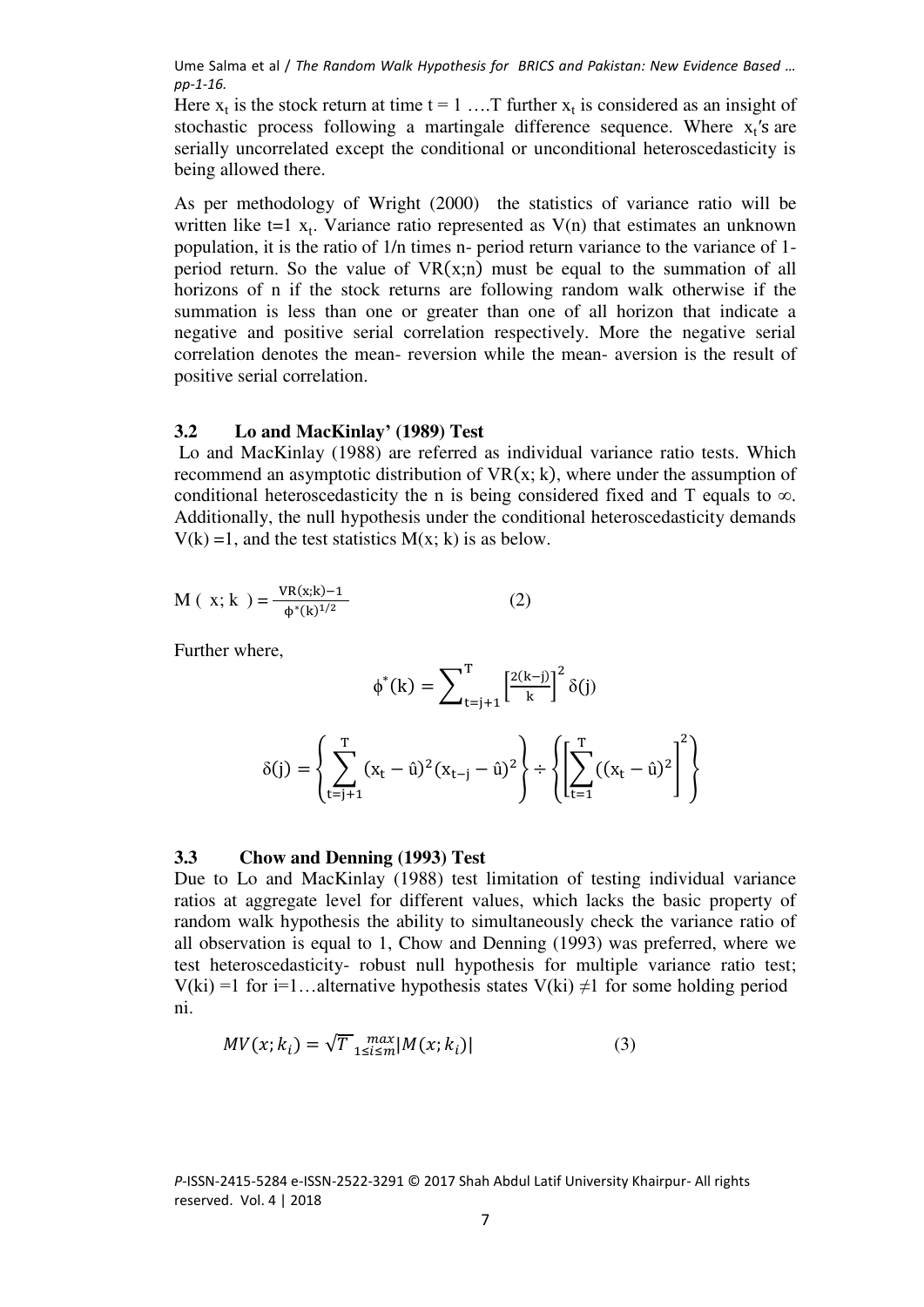Here the highest absolute value of individual Variance Ratio statistics determines the decision regarding null hypothesis. The distribution followed by the statistics is Studentized maximum modulus [SMM]; here the degree of freedom shown with m and T, further m denotes the number of n values. So we reject the null hypothesis when the value of T is large and if  $MV(x; n_i)$  is greater than  $[1-(\alpha^*/2)]$ th percentile of the standard normal distribution where  $\alpha^* = 1 - (1 - \alpha)^{1/m}$ 

## **3.4 Wright (2000) Test**

Lo-MacKinlay tests observed biased and right-skewed along with limited sampling distribution for the finite sample, due to this asymptotic limitation Wright (2000) proposed a variance ratio test based on signs and ranks with a nonparametric property to conventional asymptotic for variance ratio tests. For small size sample Wright's (2000) tests have two folded advantages over the Lo-MacKinlay test (i) No approximation need for asymptotic distribution due to exact sampling distribution of rank (R1 and R2) and sign (S1 and S2) tests (ii) the test is more robust in the comparison of traditional variance ratio tests. Under the i.i.d assumption the ranks based test does an exact job, show less size distortion, while the signs test goes exactly yet under conditional heteroscedasticity. The first difference variable is taken with T observations  $\{x1, \ldots, xT\}$  further letting  $r(x)$ be the rank of  $xT$  among ( $x1, \ldots, xT$ ). Here the xt is created from i.i.d sequence under the account of null hypothesis while with equal probability  $r(x)$  is a random permutation of 1,…., T numbers.

The R1 and R2 as per Wright (2000) defined below.

$$
R_1(k) = \left(\frac{(Tk)^{-1} \sum_{t=k}^{T} (r_1, t + ... + r_{1,t+k+1})^2}{T^{-1} \sum_{t=k}^{T} r_{1,t}^2} - 1\right) \times \emptyset(k)^{-1/2}
$$
(4)

$$
R_2(k) = \left(\frac{(rk)^{-1} \sum_{t=k}^{T} (r2, t + ... + r_{2,t+k+1})^2}{r^{-1} \sum_{t=k}^{T} r_{2,t}^2} - 1\right) \times \emptyset(k)^{-1/2}
$$
(5)

Here the ranks  $r_{1,t}r_{2,t}$  are

$$
r_{1,t} = \frac{r(x_t) - \frac{T+1}{2}}{\sqrt{(T-1)(T+1)/12}}
$$

$$
r_{2,t} = \Phi^{-1} \frac{r(x)}{T+1}
$$

Here  $\Phi^{-1}$  is the inverse form of standard normal cumulative distribution function Further R1 and R2 follow the precisely same distribution, so by simulating their exact distribution, the critical test values can be found.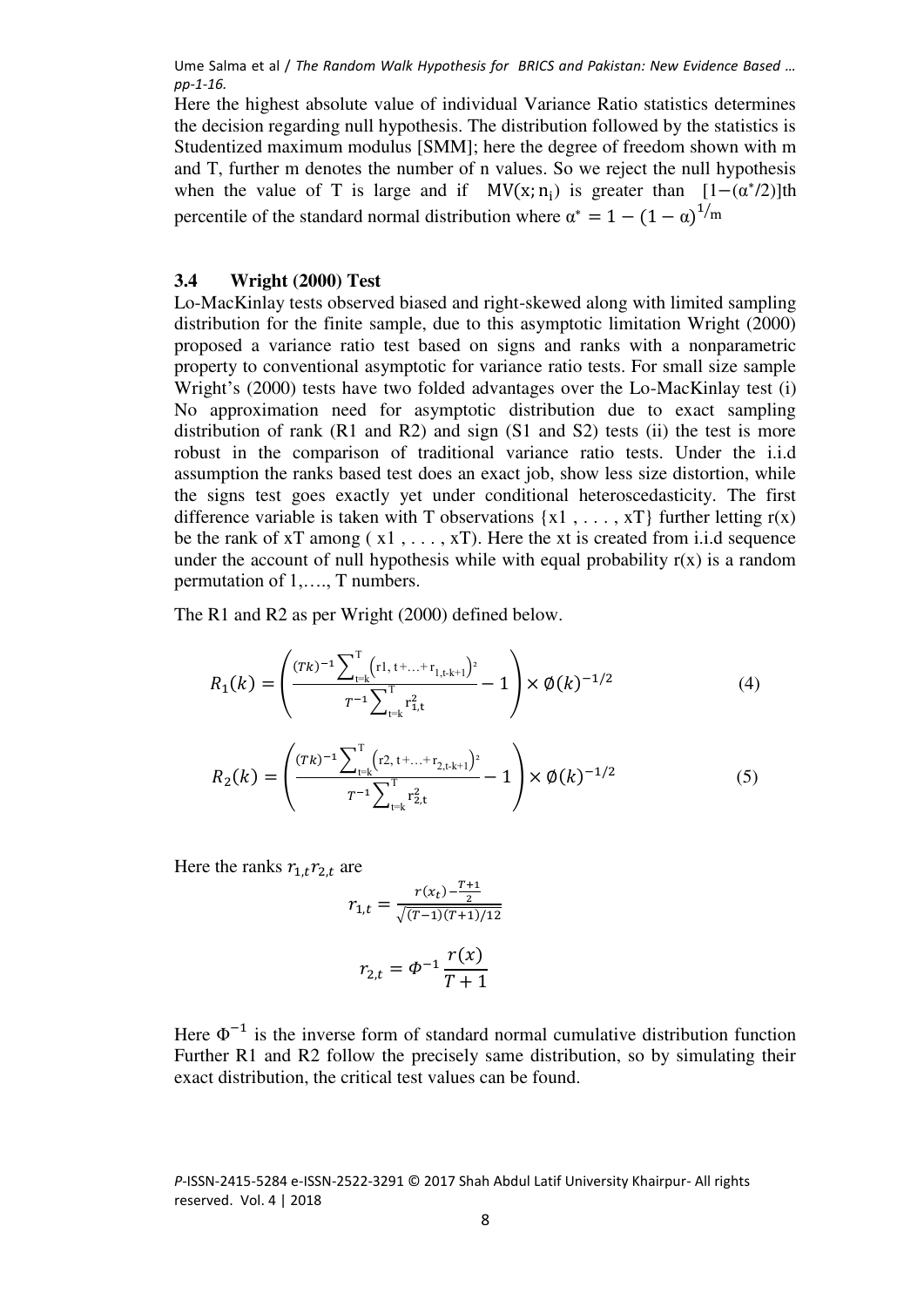The first difference signs test is

$$
S_1(k) = \left(\frac{(Tk)^{-1} \sum_{t=k}^{T} (s_t + ... + s_{t-k+1})^2}{T^{-1} \sum_{t=k}^{T} s_t^2} - 1\right) \times \emptyset(k)^{-1/2}
$$
(6)

$$
S_2(k) = \left(\frac{(Tk)^{-1} \sum_{t=k}^{T} (s_t(\overline{\mu}) + ... + s_{t-k+1}(\overline{\mu}))^2}{T^{-1} \sum_{t=k}^{T} S_t(\overline{\mu})^2} - 1\right) \times \emptyset(k)^{-1/2} \tag{7}
$$

Here  $s_t = 2u(x_t, 0), s_t(\bar{\mu}) = 2u(x_t, u)$ 

And 
$$
u(x_t, q) = \begin{cases} 0.5 & \text{if } x_t > q \\ -0.5 & \text{otherwise} \end{cases}
$$

The critical values of S1 and S2 test can be found out via simulating the exact sampling distribution likewise the R1 and R2 tests.

### **3.5 Whang and Kim (2003) Test**

Another method to check random walk hypothesis through variance ratio test using the sub-sampling techniques was developed by (Whang and Kim, 2003). This method is preferred over conventional variance ratio tests due to its excellent properties (no or little distortion) with the relatively small sample.

The joint null hypothesis is being tested by following statistics.

Where

$$
MV_T = \sqrt{T} gN(x_{1, \ldots, x_T})
$$

$$
g_{t(x_{1, \ldots, x_T})} = \max_{1 \le i \le m} |M_T(K_i)|
$$

Here  $M_r(k_i) = VR(x; k)$  1 and  $VR(x; k)$  is as equation (1) further for  $MV_T$ Statistics the sampling distribution is written as follows:

$$
G_T(x) = P\left(\sqrt{Tg_t}\left(x_{1,\dots,x_T}\right) \leq x\right)
$$

The complicated thing to estimate over here is the maximum of a multivariate normal vector with an unknown covariance matrix. Hence, previous researches of Charles (2009) propose the null hypothesis approximation via subsampling approach.

If the b is the size of subsample and t is time then  $t=1, ..., T-b+1$  and subsample is  $(x_t, ..., x_t - b+1)$  and the subsample calculation are shown as  $g_{T,b,t}$  =  $g_b(x_t, ..., x_{t-b+1})$ . Further from  $g_T, b_t$ 's collection of all individuals subsamples following equation is estimated.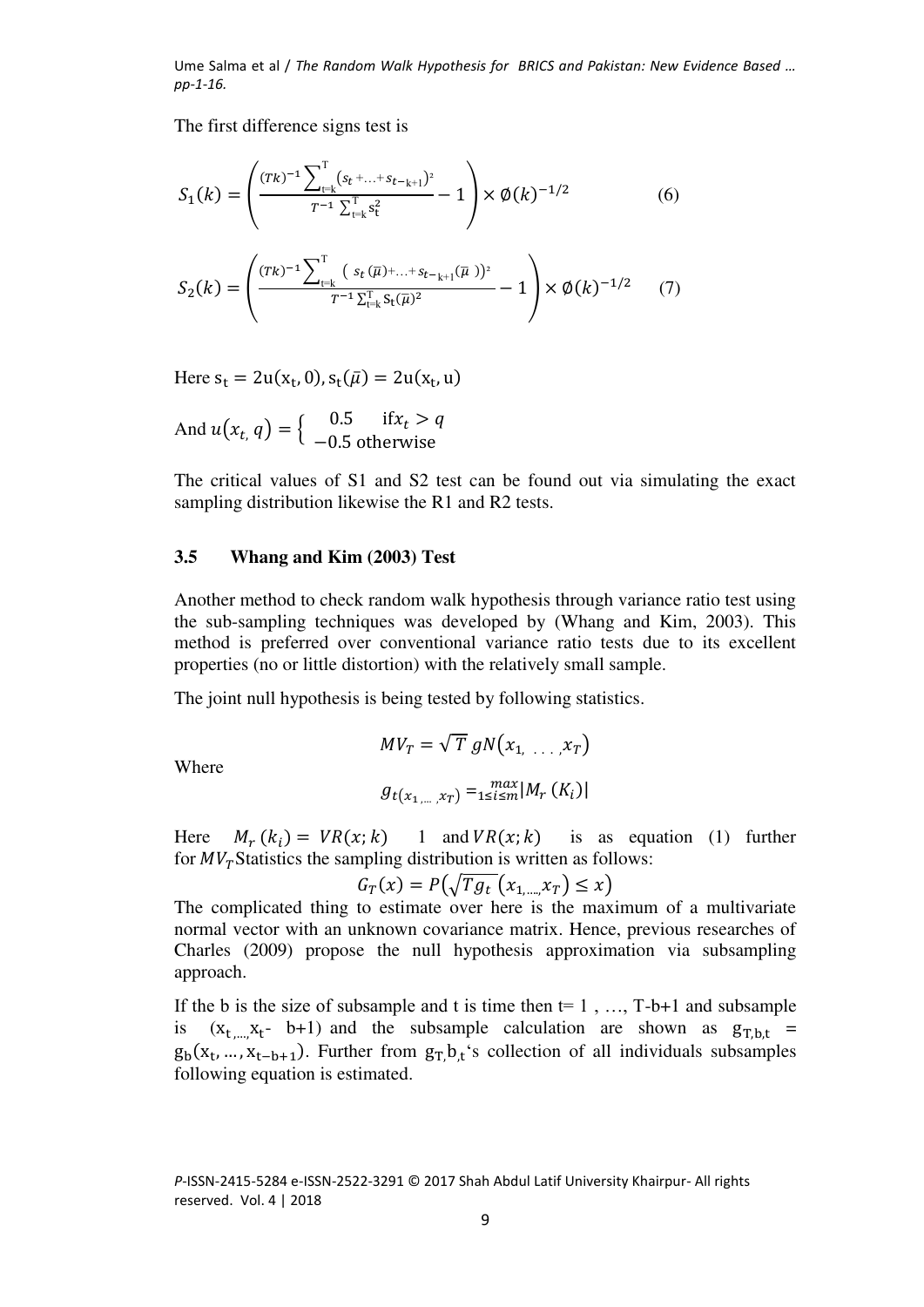$$
\hat{G}_{T,b}(x) = (T - b + 2)^{-1} \sum_{t=0}^{T-b+1} l(\sqrt{b}gT_{,b,t} \leq x)
$$

Here the  $I(.)$  is an indicator function, so if its value is 1 it will be regarded satisfactory otherwise unsatisfactory when value inside the bracket is zero Here the critical value calculation  $100(1 - \alpha)\%$  can be done like  $(1 - \alpha)$ th percentile of  $\hat{G}_{T,b}$ , further, the p-value of the test is estimated through 1 −  $\hat{G}_{T,b}(MV_T)$  If the p value is lesser than  $\alpha$  or  $MV_T$  is greater than critical value then null hypothesis  $V(k_i) = 1(i = 1, ..., m)$  would be rejected. Moreover, a choice of block length is being made to implement the sub-sampling technique. Whang and Kim (2003) recommended 'an equally spaced grid with  $[2.5T^{0.3}, 3.5T^{0.6}]$  intervals generates a number of block lengths, where they find a choice of block length irrelevant with size and power properties.

### **3.6 Kim (2006) Test**

A method wild bootstrap bit similar to the sampling distribution of Variance ratio statistics introduced by (Kim, 2006) which is applicable for the datasets with conditional and unconditional heteroscedasticity.

The wild bootstrap is applied to chow- Denning test  $MV(x; k_i)$  Variance ratio test. The test is conducted through three steps as follow.

(i) Form a sample for bootstrap with T observations  $x_t^* = \eta_t x_t (t = 1, ..., T)$ where  $n_t$  denotes a random sequence with  $E(\eta) = 0$  and  $E(\eta^2) = 1$ .

(ii)From the bootstrap sample statistics  $MV(x^*; k_i)$ generated in step (i)calculate  $MV^* = MV(x^*; k_i)$ 

(iii)To form  $\{MV(j)\}_{j=1}^m$  a bootstrap test statistics distribution step (i) and (ii) will be repeated for m times.

For approximating  $MV(x; k_i)$  statistics sampling distribution the bootstrap distribution  $\{MV(j)\}_{j=1}^m$  is being used to form the original data when bootstrap distribution  $\{MV(j)\}_{j=1}^m$  is greater than  $MV(x; k_i)$  statistics, p-value test can be obtained. More to implement the wild bootstrap test we follow Kim (2006)  $\eta_t$ standard normal distribution.

#### **4 Results and Discussion**

#### **4.1 Descriptive Statistics**

The summary statistics for BRICS- P indices are reported in Table 1 calculation are made by taking the log of stock returns. The data of all countries are leptokurtic as it is considered a standard feature for daily stock returns; all countries in the sample are negatively skewed. For a sound check of financial time series data, the Lagrange Multiplier test on the residuals of ARMA model is being applied to check the autoregressive conditional heteroscedasticity (ARCH) based on Akaike and Schwarz information criterion lag length. Likewise, the most of the financial time series data the magnitude of residuals supports the existence of significant ARCH (10) by showing strong conditional heteroscedasticity in data.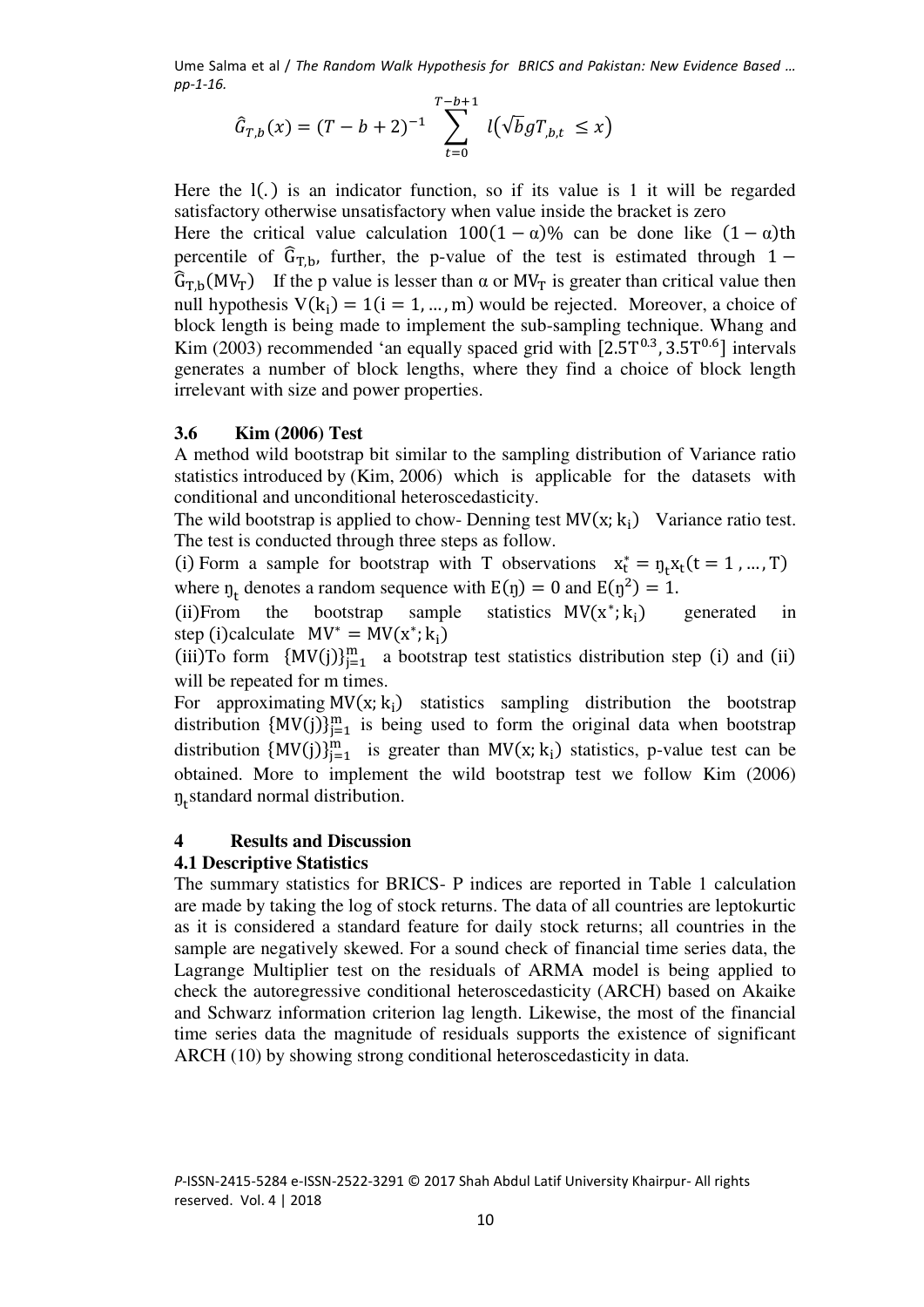|                     | <b>Brazil</b> | <b>Russia</b> | <b>India</b> | <b>China</b> | <b>S-Africa</b> | Pakistan    |
|---------------------|---------------|---------------|--------------|--------------|-----------------|-------------|
| Mean                | 0.000303      | 0.000590      | 0.000428     | 0.000183     | 0.000425        | 0.000850    |
| Median              | 0.000692      | 0.000918      | 0.000977     | 0.000683     | 0.000686        | 0.001055    |
| Std. Dev.           | 0.018186      | 0.021149      | 0.015111     | 0.016103     | 0.012285        | 0.013403    |
| <b>Skewness</b>     | $-0.078810$   | $-0.215526$   | $-0.183076$  | $-0.348291$  | $-0.176180$     | $-0.258285$ |
| Kurtosis            | 6.659384      | 17.63107      | 10.31371     | 7.732748     | 6.447524        | 6.980069    |
| Jarque-Bera         | 2371.266      | 37869.40      | 9478.111     | 4044.769     | 2122.693        | 2847.053    |
| ARCH(10)            | 122.41***     | $85.25***$    | $60.60***$   | $43.12***$   | $108.21***$     | 95.13***    |
| <b>Observations</b> | 4242          | 4242          | 4242         | 4242         | 4242            | 4242        |

**Table 2 Descriptive Statistics of Stock Returns** 

#### **Empirical Findings**

Widely used variance ratio tests brought following results when exploring the random walk hypothesis, by incorporating individual variance ratio the six test statistics of Lo and MacKinlay under homoscedasticity and heteroskedasticity correspondingly M1 and M2. The Wright's rank and rank score based tests R1and R2 and finally sign test with and without bootstrap method S1and S2 are used for the null hypothesis of Random walk hypothesis or (martingale).The null is rejected when more than two results are significant at any level (1%, 5% and 10%),

As per Wright (2000) findings, the power of R1 and R2 test is never less than S1 and S2, and Table 3 reports the strong rejection of null hypothesis at 1% significance for K 2, 4, 8 and 16. The rejection of random walk hypothesis is quite apparent for BRICS countries and Pakistan with very strong values at all K levels, it should be noted that values of test statistics (M1, M2, R1, R2, S1and S2) are very strong at K 2 and gradually declining with K level 4, 8 and 16 for example test statistics for Brazil have values -31.75, -26.10, -19.36 and -13.98 at K 2, 4, 8 and 16 respectively further Table 2 reports all the values of test statistics carry negative sign. The holding period is, as employed by Hoque (2007), hence (2, 4, 8, 16) are considered short for testing mean reversion.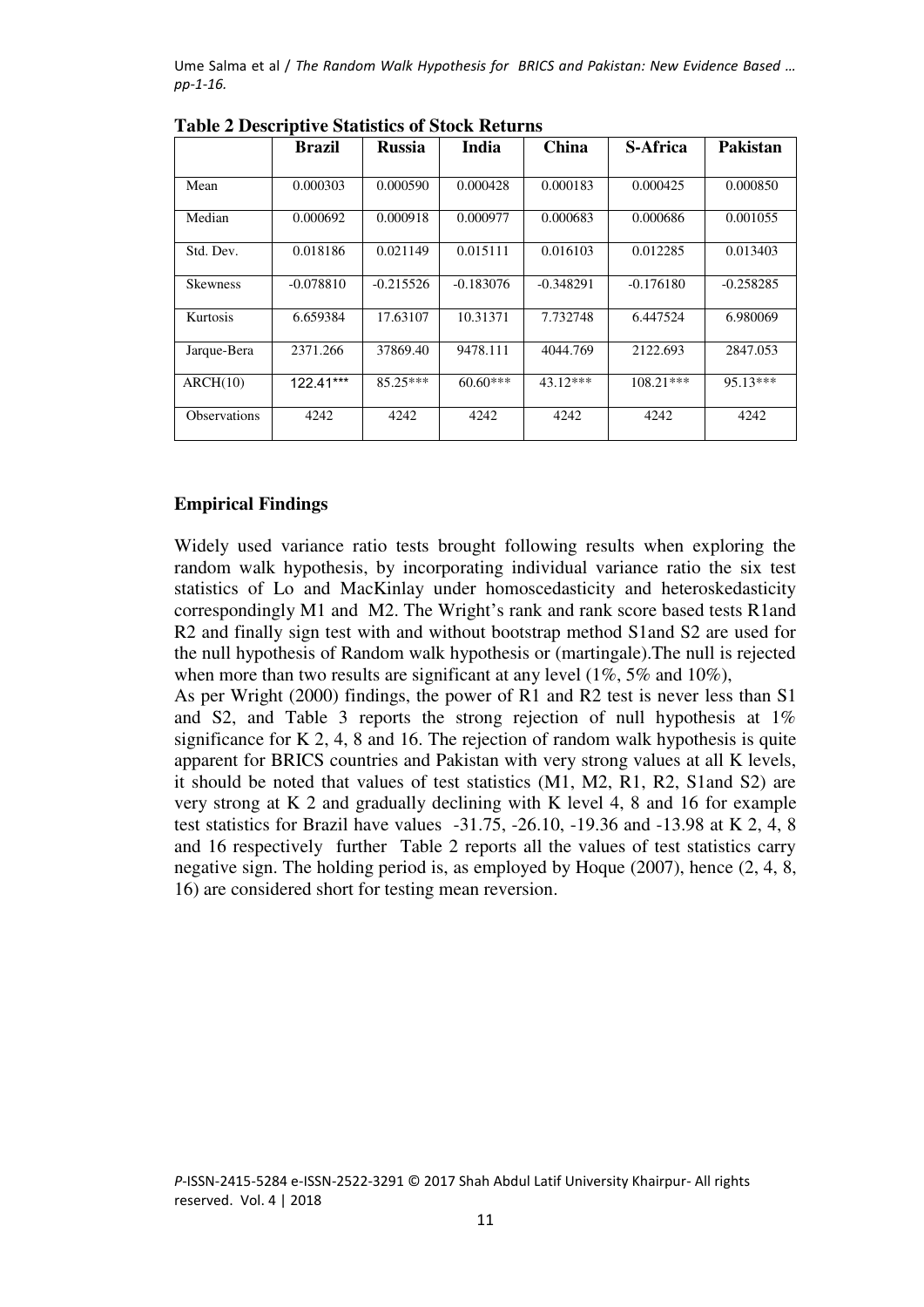|               | K              | M1          | $\bf M2$    | R1          | R <sub>2</sub> | S1          | S <sub>2</sub> |
|---------------|----------------|-------------|-------------|-------------|----------------|-------------|----------------|
|               | 2              | $-31.75***$ | $-18.39***$ | $-31.10***$ | $-32.26***$    | $-22.91***$ | $-18.29***$    |
| Brazil        | 4              | $-26.10***$ | $-15.89***$ | $-25.27***$ | $-26.29***$    | $-18.20***$ | $-15.81***$    |
|               | 8              | $-19.36***$ | $-12.56***$ | $-18.71***$ | $-19.39***$    | $-13.48***$ | $-12.47***$    |
|               | 16             | $-13.98***$ | $-9.37***$  | $-13.57***$ | $-14.00***$    | $-9.67***$  | $-9.29***$     |
|               | 2              | $-30.70***$ | $-11.32***$ | $-29.07***$ | $-30.32***$    | $-20.57***$ | $-11.29***$    |
| <b>Russia</b> | 4              | $-26.15***$ | $-10.22***$ | $-24.73***$ | $-25.97***$    | $-17.36***$ | $-10.19***$    |
|               | 8              | $-19.25***$ | $-8.21***$  | $-18.21***$ | $-19.11***$    | $-12.94***$ | $-8.19***$     |
|               | 16             | $-13.93***$ | $-6.56***$  | $-13.00***$ | $-13.71***$    | $-9.19***$  | $-6.54***$     |
|               | 2              | $-28.91***$ | $-14.69***$ | $-27.01***$ | $-28.85***$    | $-18.34***$ | $-14.62***$    |
| India         | 4              | $-25.46***$ | $-13.77***$ | $-23.78***$ | $-25.20***$    | $-16.80***$ | $-13.71***$    |
|               | 8              | $-19.17***$ | $-11.12***$ | $-17.83***$ | $-18.89***$    | $-12.49***$ | $-11.07***$    |
|               | 16             | $-13.82***$ | $-8.54***$  | $-12.95***$ | $-13.58***$    | $-9.30***$  | $-8.50***$     |
|               | 2              | $-31.16***$ | $-17.08***$ | $-29.19***$ | $-30.71***$    | $-20.60***$ | $-17.08***$    |
| China         | $\overline{4}$ | $-26.54***$ | $-15.66***$ | $-24.46***$ | $-25.92***$    | $-17.43***$ | $-15.66***$    |
|               | 8              | $-19.32***$ | $-12.34***$ | $-17.98***$ | $-18.89***$    | $-12.73***$ | $-12.34***$    |
|               | 16             | $-13.92***$ | $-9.46***$  | $-12.95***$ | $-13.58***$    | $-9.03***$  | $-9.46***$     |
|               | 2              | $-30.77***$ | $-17.92***$ | $-29.78***$ | $-31.16***$    | $-20.94***$ | $-17.70***$    |
| South         | 4              | $-25.57***$ | $-15.75***$ | $-24.89***$ | $-25.91***$    | $-17.35***$ | $-15.59***$    |
| Africa        | 8              | $-19.22***$ | $-12.35***$ | $-18.53***$ | $-19.35***$    | $-13.07***$ | $-12.23***$    |
|               | 16             | $-13.85***$ | $-9.20***$  | $-13.35***$ | $-13.92***$    | $-9.68***$  | $-9.11***$     |
|               | 2              | $-30.11***$ | $-16.18***$ | $-27.56***$ | $-29.75***$    | $-17.75***$ | $-15.89***$    |
| Pakistan      | 4              | $-25.44***$ | $-14.55***$ | $-23.21***$ | $-24.92***$    | $-15.06***$ | $-14.29***$    |
|               | 8              | $-19.02***$ | $-11.83***$ | $-16.97***$ | $-18.37***$    | $-11.19***$ | $-11.61***$    |
|               | 16             | $-13.85***$ | $-9.23***$  | $-12.17***$ | $-13.26***$    | $-7.69***$  | $-9.08***$     |

**TABLE 3 CRITICAL VALUES FOR WRIGHT'S: M1, M2, R1, R2, S1 AND S2** 

 \* Statistical significance at the 10% level. \*\* Statistical significance at the 5% level. \*\*\* Statistical significance at the 1% level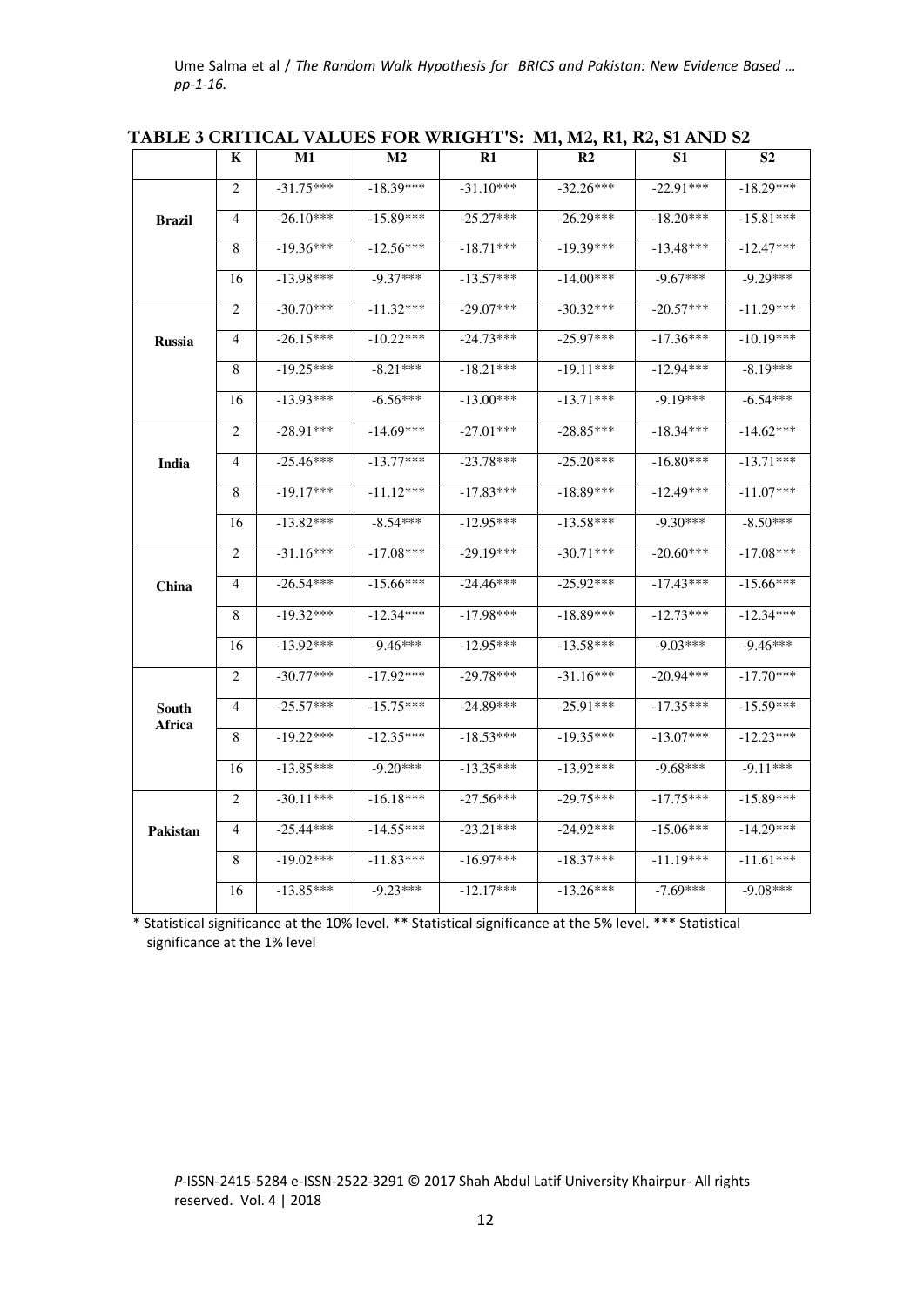Table 4 shows the findings of multiple joint VR tests including MV: Chow-Denning test;  $MV^*$ : Kim test (2006); WK: Whang –Kim test following Whang and Kim (2003) Further for wild bootstrap test  $(MV^*)$  Kim (2006) the number 1000 is meant for m the bootstrap replication. The block length for Whang and Kim (2003) sub sampling test is as per their recommended interval and spaced grid $[2.5T^{0.3}, 3.5T^{0.6}]$ . Results for MV: Chow- Denning test represents a robust positive number for the whole sample of BRICS- P countries where Brazil holds strong evidence regarding the rejection of null random walk hypothesis with a value of 18.30, while Russia holds relatively weak but significant proof with a value of 11.30. Rest of the countries values ranges in between, more all the MV values are non-negative.

The Kim  $(2006)$  MV\* test results are in line with Chow- Denning test but with more robust and positive values for the whole sample here Brazil again holds highest significant values of 30.77 but here Pakistan undergoes the lowest result with 27.31 value, and all other sample countries are in between. The results for Whang and Kim sub sampling test are estimated on equal spaced intervals of  $[2.5T^{0.3}, 3.5T^{0.6}]$  resultantly the block length values we get in a study by the whole sample are (83, 113, 196, 226, 422,452, and 874) for all BRICS-P countries. Results show all the pieces of evidence with every block length bears negative and significant value. Besides, point to be highlighted here is the WK values are decreasing as the block length increases.

|               | <b>MV</b>  | $MV*$      |           |                      | WK        |           |           |           |           |  |
|---------------|------------|------------|-----------|----------------------|-----------|-----------|-----------|-----------|-----------|--|
|               |            |            |           | <b>Block Lengths</b> |           |           |           |           |           |  |
|               |            |            | 83        | 113                  | 196       | 226       | 422       | 452       | 874       |  |
| <b>Brazil</b> | 18.30***   | $30.77***$ | $4.52***$ | $4.00***$            | $3.24***$ | $3.06***$ | $2.39***$ | $2.33***$ | $1.80***$ |  |
| <b>Russia</b> | $11.30***$ | 28.80***   | $3.34***$ | $3.00***$            | $2.51***$ | $2.39***$ | $1.95***$ | $1.91***$ | $1.55***$ |  |
| India         | 14.68***   | 26.63***   | $4.36***$ | $3.83***$            | $3.04***$ | $2.86***$ | $2.21***$ | $2.15***$ | $1.68***$ |  |
| China         | 17.09***   | 29.19***   | $4.68***$ | $4.08***$            | $3.19***$ | $2.99***$ | $2.28***$ | $2.21***$ | $1.70***$ |  |
| S-Africa      | 17.76***   | 29.20***   | $4.51***$ | $3.97***$            | $3.18***$ | $3.00***$ | $2.34***$ | $2.27***$ | $1.74***$ |  |
| Pakistan      | 15.90***   | 27.31 ***  | $4.76***$ | $4.22***$            | $3.40***$ | $3.21***$ | $2.47***$ | $2.40***$ | $1.79***$ |  |

 **Table 4 Multiple VR Test Results**

MV: Chow- Denning test; MV\*: Kim test; WK: Whang –Kim test \* means significant at 1% level. The 1% critical value for the Chow-Denning test is 3.022. Following Whang and Kim (2003), block lengths are chosen from an equally spaced grid in the interval  $[2.5T^{0.3}, 3.5T^{0.6}].$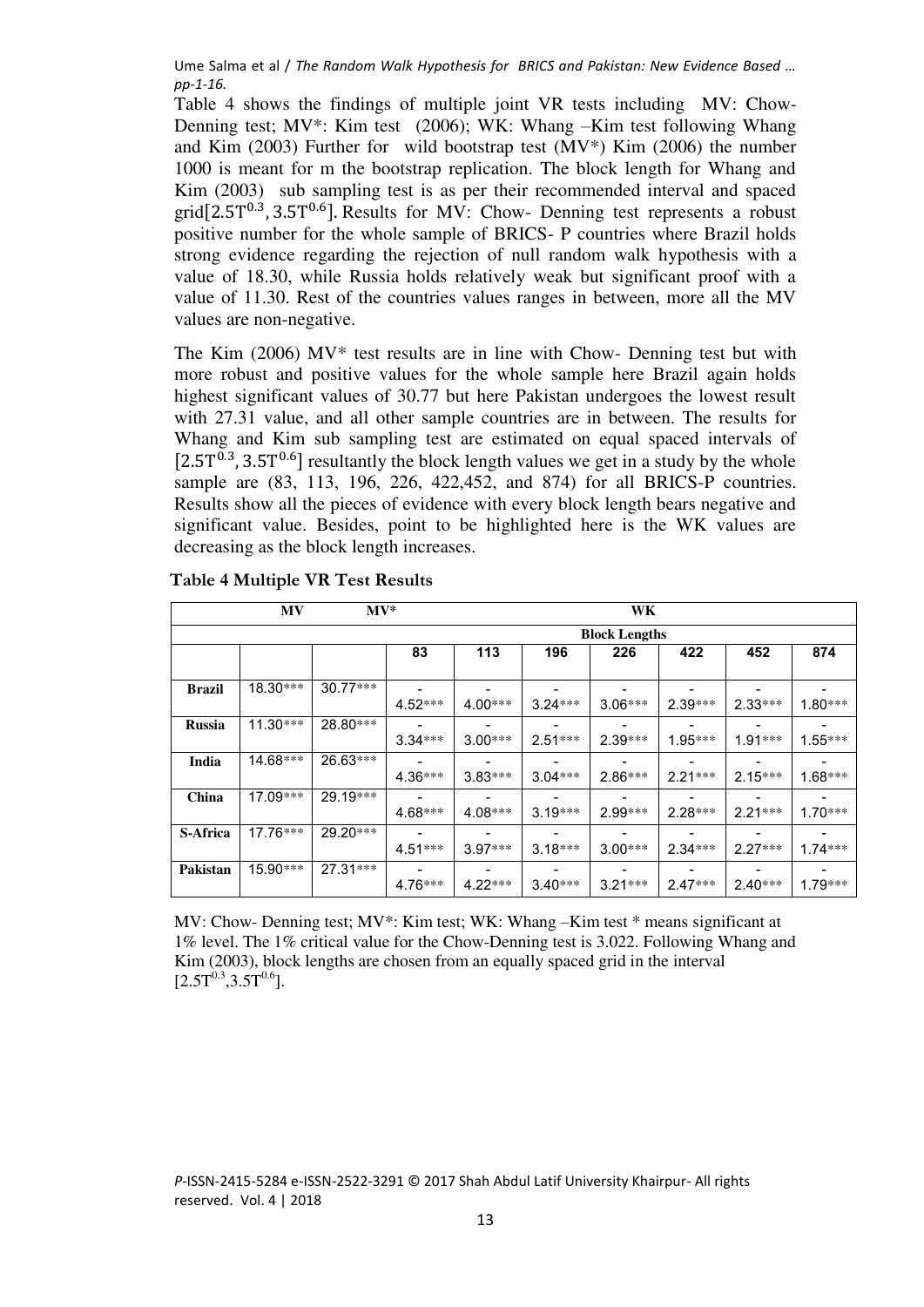# **5 Conclusion**

This study focuses upon the existence of random walk in BRICS-P countries through variance ratio test methods contain individual tests; Lo- MacKinlay, Wrights (2000)'s ranks and sign tests and joint ratio tests the Chow- Denning tests, Whang and Kim (2003) and Kim (2006). The joint VR tests independence resting on an asymptotic approximation for statistics sampling distribution is the reason behind applying along with individual variance ratio test.

The results denote that the indices of Brazil, Russia, India, China, South Africa and Pakistan are not showing any evidence of random walk under the time spanning from (January 2000 to March 2017). Other than Brazil, hence these findings are consistent with the recent study of Chong (2010) where Brazil found most efficient in BRIC sample and inconsistent with the evidence of weak form efficiency of Mobarek, (2014). Findings show intertemporal predictability of stock markets of the sample emerging countries, which majorly relates with investors astute. Efficient market hypothesis addresses the investors risk premium for future stock prices which they want to capture risk-adjusted abnormal returns by relying on the information of past stock prices.

The presence of intertemporal predictability in BRICS-P countries rejects the random walk hypothesis and this can pave the way for two probable factors. Firstly, Abraham (2002) relates this situation with an effect of thinly traded stock of listed and small firms in the market. Secondly, study of Hahm (2000) enlightens this situation due to the widespread information asymmetry's effects among market participants.

Finally, this study strengthens the robustness of new VR tests (Wright's & Whang & Kim) sub-sampling techniques for evaluation of Random walk hypothesis besides the previous Lo–MacKinlay & Chow–Denning VR tests for testing Random walk hypothesis.

# **References**

Appiah-Kusi, J., & Menyah, K. (2003). Return predictability in African stock markets. *Review of financial economics, 12*(3), 247-270.

Bachelier, L. (1900). *Theorie de la speculation*: Gauthier-Villars.

Black, F. (1971). Implications of the random walk hypothesis for portfolio management. *Financial Analysts Journal, 27*(2), 16-22.

Borges, M. R. (2010). The efficient market hypothesis in European stock markets. *The European Journal of Finance, 16*(7), 711-726.

Butler, K. C., & Malaikah, S. J. (1992). Efficiency and inefficiency in thinly traded stock markets: Kuwait and Saudi Arabia. *Journal of Banking & Finance, 16*(1), 197-210.

Chakravarty, S., Sarkar, A., & Wu, L. (1998). Information asymmetry, market segmentation and the pricing of cross-listed shares: Theory and evidence from Chinese A and B shares. *Journal of International Financial markets, institutions and money, 8*(3), 325-356.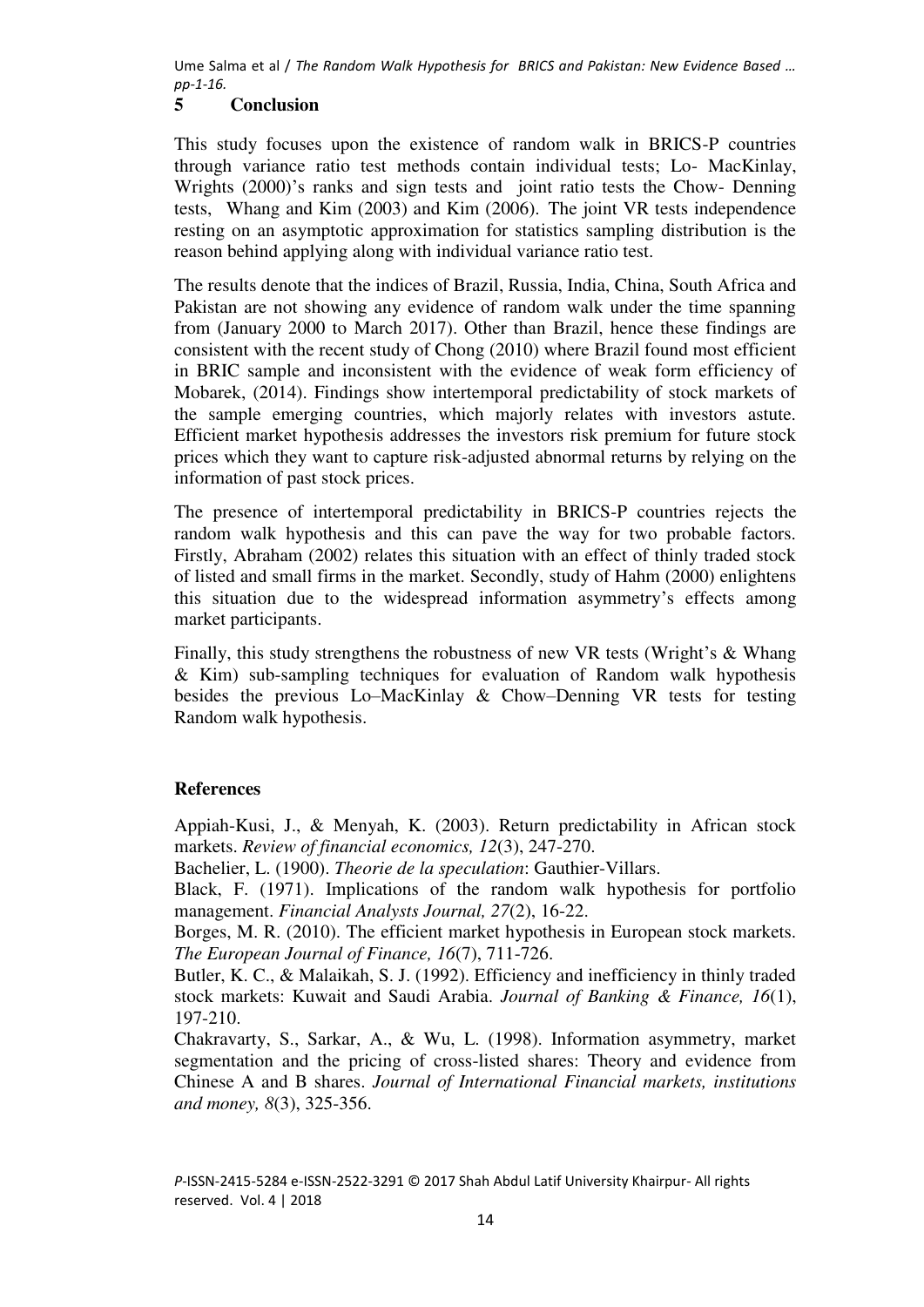Charles, A., & Darné, O. (2009). The random walk hypothesis for Chinese stock markets: Evidence from variance ratio tests. *Economic Systems, 33*(2), 117-126.

Chong, T. T.-L., Cheng, S. H.-S., & Wong, E. N.-Y. (2010). A comparison of the stock market efficiency of the BRIC countries. *Technology and Investment, 1*(04), 235.

Chow, K. V., & Denning, K. C. (1993). A simple multiple variance ratio tests. *Journal of Econometrics, 58*(3), 385-401.

Cooray, A., & Wickremasinghe, G. (2007). The efficiency of emerging stock markets: Empirical evidence from the South Asian region. *The Journal of Developing Areas, 41*(1), 171-183.

Fama, E. F. (1965). The behaviour of stock-market prices. *The Journal of Business, 38*(1), 34-105.

Groenewold, N., Tang, S. H. K., & Wu, Y. (2003). The efficiency of the Chinese stock market and the role of the banks. *Journal of Asian Economics, 14*(4), 593- 609.

Hall, S., Urga, G., & Zalewska-Mitura, A. (1998). *Testing for Evolving Stock Market Efficiency: With an Application to Russian Stock Prices*: London Business School, Centre for Economic Forecasting.

Jarrett, J. E., & Kyper, E. (2006). Capital market efficiency and the predictability of daily returns. *Applied Economics, 38*(6), 631-636.

Kim, J. H. (2006). Wild bootstrapping variance ratio tests. *Economics Letters, 92*(1), 38-43.

Laurence, M. M., Cai, F., & Qian, S. (1997). Weak-form efficiency and causality tests in Chinese stock markets.

Lim, K.-P., Habibullah, M. S., & Hinich, M. J. (2009). The weak-form efficiency of Chinese stock markets: thin trading, nonlinearity and episodic serial dependencies. *Journal of Emerging Market Finance, 8*(2), 133-163.

Lo, A. W., & MacKinlay, A. C. (1988). Stock market prices do not follow random walks: Evidence from a simple specification test. *The review of financial studies, 1*(1), 41-66.

Lo, A. W., & MacKinlay, A. C. (1989). The size and power of the variance ratio test in finite samples: A Monte Carlo investigation. *Journal of Econometrics, 40*(2), 203-238.

Malkiel, B. G., & Fama, E. F. (1970). Efficient capital markets: A review of theory and empirical work. *The Journal of finance, 25*(2), 383-417.

Mobarek, A., & Fiorante, A. (2014). The prospects of BRIC countries: Testing weak-form market efficiency. *Research in International Business and Finance, 30*, 217-232.

Nalın, H. T., & Güler, S. (2015). Testing The Random Walk Hypothesis: An Application in the BRIC Countries and Turkey. *Romanian Economic Journal, 18*(55).

Narayan\*, P. K., & Smyth, R. (2004). Is South Korea's stock market efficient? *Applied Economics Letters, 11*(11), 707-710.

Samuelson, P. A. (1965). Proof that properly anticipated prices fluctuate randomly. *IMR; Industrial Management Review (pre-1986), 6*(2), 41.

Summers, L. H. (1986). Does the stock market rationally reflect fundamental values? *The Journal of finance, 41*(3), 591-601.